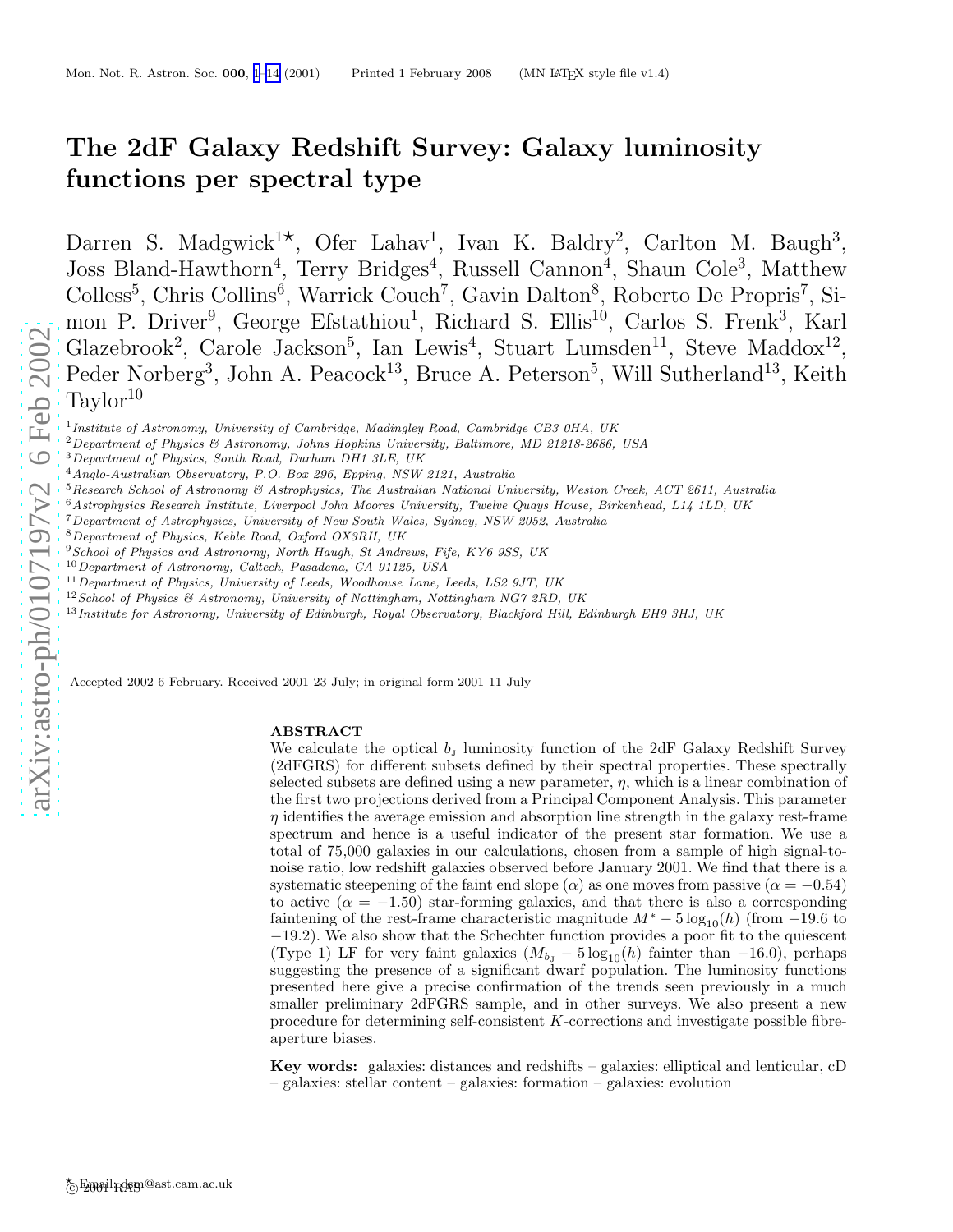# 1 INTRODUCTION

It is well established that the measurement of the galaxy luminosity function (LF) is sensitive to the type of galaxy being sampled. Morphologically early-type galaxies tend to be systematically brighter than their late-type counterparts, resulting in LF estimates with significantly brighter  $M^*$  and shallower faint end slope  $\alpha$  (e.g. Efstathiou, Ellis & Peterson 1988; Loveday et al. 1992; Blanton et al. 2001). Similar trends are also present if one selects galaxies based on  $H\alpha$ equivalent widths (Loveday, Tresse & Maddox 1999), [OII] equivalent widths (Ellis et al. 1996) or colour (Lin et al. 1996; Marzke & Da Costa 1997). Understanding and being able to quantify this variation in the LF is of great importance to a full understanding of galaxy formation and evolution.

Up until now the greatest obstacle faced when attempting to determine how the LF varied with different galaxy properties was the fact that one was required to divide already small data sets, thereby losing much of the statistical significance in the LF estimations. In this paper we address this issue by making use of a subset of the galaxies observed to date in the 2dF Galaxy Redshift Survey (2dFGRS Maddox 1998; Colless 2001). This subset is the largest single data set used in the calculation of LFs and can easily be divided several times whilst still maintaining very precise statistics.

The 2dFGRS is a joint UK-Australian effort to map the distribution of galaxies down to an extinction corrected  $b<sub>J</sub>$ magnitude of 19.45 (median redshift  $z \approx 0.1$ ). In so doing we expect to obtain 250,000 galaxy spectra from which redshifts can be determined. This is a factor of 10 more than any previous redshift survey.

In order to divide our data set in a meaningful way we develop in this paper a classification of the galaxies based upon their observed spectra. As with other astronomical data, there are different approaches for analysing galaxy spectra (see e.g. Lahav 2000 and references therein). If one has a well defined physical model for galaxy spectra, then it is appropriate to estimate parameters of interest (such as age and star-formation rate) e.g. by Maximum Likelihood, directly using all the spectral bins, or via a compressed version of the data designed to give maximum information on the physical parameters of interest (e.g. Heavens, Jimenez & Lahav 2000). If, on the other hand, one prefers to let the data 'speak for themselves', in a model-independent way, then it is more useful to look at the distribution of the galaxies in the high-dimensional space defined by the spectral bins. It is then possible to either look for distinct groups, e.g. early and late types, or more refined classes (e.g. Slonim et al. 2000). An alternative, which we present here, is to find a continuous (sequence-like) parameterisation of the spectral features, which can later be divided into subsets. The parameterisation we develop is denoted by  $\eta$  and essentially represents a measure of the average absorption or emission line strength present in each galaxy's spectrum. This classification is robust to the known instrumental uncertainties and also has the advantage of being easily interpreted in terms of the current star-formation present in each galaxy.

The set of galaxies we use in this paper comprises a sample of 75,000 galaxy spectra. This is more than 12 times larger than the one used in our previous analysis (Folkes et al. 1999, hereafter F99) and is by far the largest sample used to date.

As well as showing the latest LF determinations we will also present a new procedure for calculating self-consistent K-corrections and investigate possible fibre-aperture biases.

The outline of this paper is as follows. Section 2 briefly summarises the 2dFGRS and describes the data set we are using, Section [3](#page-2-0) outlines our method for dividing the data set based on our parameterisation of the galaxy spectral type,  $\eta$ . Section [4](#page-6-0) gives a detailed description of the calculations involved in estimating the LF and in Section [5](#page-9-0) we discuss our results and future work.

# 2 THE 2dFGRS DATA

The 2dFGRS has already observed approximately 200,000 unique galaxies for which it has obtained redshifts. The survey, once complete, will cover approximately 2000 $\Box^\circ$  on the sky, split between two independent strips: one in the northern Galactic hemisphere and the other centred roughly on the south Galactic pole. In addition to this there are 99 random fields in the southern Galactic cap.

The 2dF instrument itself is capable of observing up to 400 galaxy spectra simultaneously (Lewis et al., 2001). Each galaxy has been selected from a revised and extended version of the Automated Plate Measuring (APM) galaxy catalogue (Maddox et al. 1990) in order to determine its position and magnitude. It is then observed as part of the survey through a  $140\mu m \approx 2$  arcsec) diameter optical fibre. The  $b<sub>J</sub>$  magnitudes we use in this analysis are total magnitudes derived from updated versions of the original APM scans. These magnitudes have been updated to take into account new CCD calibration data (see Colless et al. 2001 and Norberg et al., 2001) and are believed to have an rms error of approximately  $\pm 0.15$  magnitudes.

Each of the spectra observed using the 2dF instrument spans  $1024$  channels with a spectral scale of  $4.3\text{\AA}$  per pixel; the FWHM is measured by arc lines to be of the order of 1.8- 2.5 pixels. Typically at the survey limit the observed spectra have an average signal-to-noise ratio of ∼ 10 per pixel, sufficient for determining redshifts and performing spectral analyses. For the purposes of our spectral analysis we have restricted ourselves to the redshift range of  $0.01 < z < 0.2$ so that we are left with a uniform sample of galaxy spectra in the rest-frame wavelength range spanning [OII] to  $H\alpha$ . A detailed outline of the spectral reduction pipeline is given in Colless et al. (2001) and F99 which we follow with only minor modifications.

The data that we have available for this analysis include all observations up until January 2001. At this stage a total of 111404 and 60062 galaxy spectra had been obtained in the SGP and NGP regions respectively. From these objects we remove those which did not receive accurate redshifts  $(Q < 3,$  Colless et al. 2001), repeated observations and spectra with particularly low signal-to-noise ratio  $(\leq 10)$ . This leaves us with 78994 (SGP) and 44937 (NGP) galaxies for use in our spectral analysis. Because of interference from sky emission and atmospheric absorption we have made a further restriction to our redshift range such that  $z \leq 0.15$ . This cut ensures that the  $H\alpha$  line in our spectra is not corrupted. Note that this is only a problem for the small redshift range  $0.15 < z < 0.17$ , however, we have also excluded the galaxies with  $z > 0.17$  in order to simplify our analysis. Imposing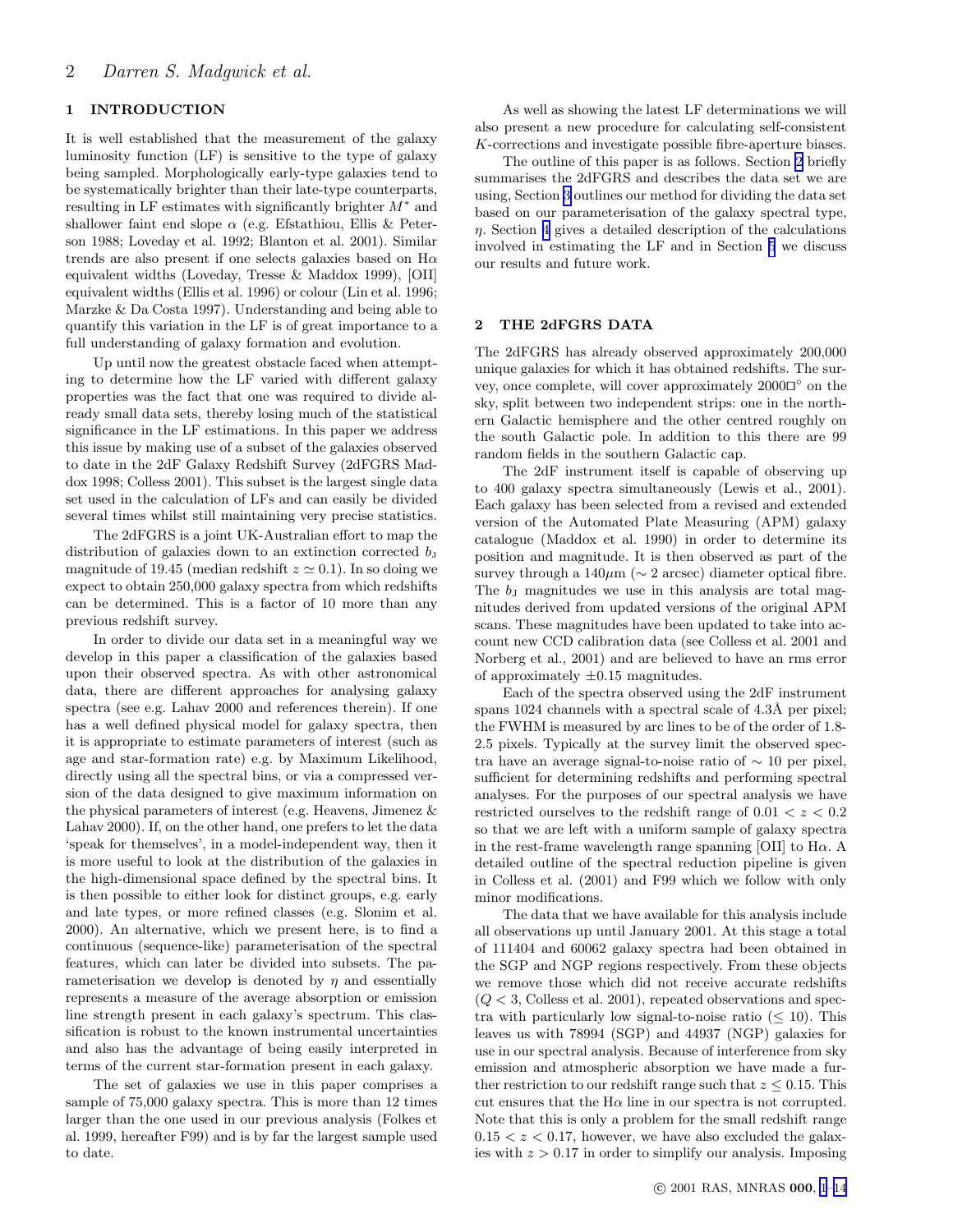<span id="page-2-0"></span>

**Figure 1.** The average spectrum of the  $M_{b,j} - 5 \log_{10}(h) > -18$  volume-limited sample of galaxies. The main spectral features present are labelled.

this cut and removing spectra observed in poor quality fields (Section 4.1) leaves us with 43449 (SGP) and 32140 (NGP) galaxies. A total of 75589 unique galaxies will therefore be used in our subsequent analysis and measurement of the LF.

#### 3 SPECTRAL TYPES

The spectral classification presented here is based upon a Principal Component Analysis (PCA) of the galaxy spectra. PCA is a statistical technique which has been used with considerable success by multiple authors in the past (e.g. Connolly et al. 1995; Folkes, Lahav & Maddox 1996; Glazebrook, Offer & Deeley 1998; Bromley et al. 1998; F99) to deal with large multi-dimensional data sets. A detailed mathematical formulation of the PCA adopted here in is given in F99. Note that the most significant difference between this formulation and that used by other authors (e.g. Connolly 1995) is that our spectra have been mean-subtracted (Fig. 1) before constructing the covariance matrix. This makes no substantial difference to the analysis since using other methods simply yields the mean spectrum as the first component.

We note that throughout the remainder of this paper we will denote the eigenvectors (herein eigenspectra) as  $PC_1, PC_2$  etc. and the projections onto these axes by  $pc_1$ , pc<sup>2</sup> etc.

## 3.1 Applying PCA

PCA is a useful technique in that it allows us to easily visualise a multi-dimensional population in terms of just a

Table 1. The relative importance (measured as variance) of the first 8 principal components.

|   | Component Variance $(\%)$ Component Variance $(\%)$ |   |      |  |  |
|---|-----------------------------------------------------|---|------|--|--|
|   | 51                                                  | 5 | 1.7  |  |  |
|   | 15                                                  | 6 | 1.3  |  |  |
| 3 | 3.4                                                 |   | 0.99 |  |  |
|   | 2.4                                                 |   | 0.84 |  |  |

handful of significant components. It does this by identifying the components of the data (in this case the galaxy spectra) which are the most discriminatory between each galaxy. The significance of each component is measured in terms of its contribution to the variance over the sample and is determined in the PCA. This allows us to identify just the most significant components for future use. It is clear from such a formalism that any clustering in a space defined by the PCA is indicative of distinct sub-populations within the sample

In terms of reduced dimensionality we find, after applying the PCA to our galaxy spectra, that rather than using the original 738 spectral channels to describe each spectrum we can use only two projections and still retain two thirds of the total variance within the population. Indeed we can retain 50% of the total variance just from the first component (the total variance of the population includes noise and hence this is an underestimate of the true fraction of variance in these projections). The significance of each successive principal component drops off very sharply so these first few components are by far the most important (Table 1).

Admittedly it is not clear a priori whether retaining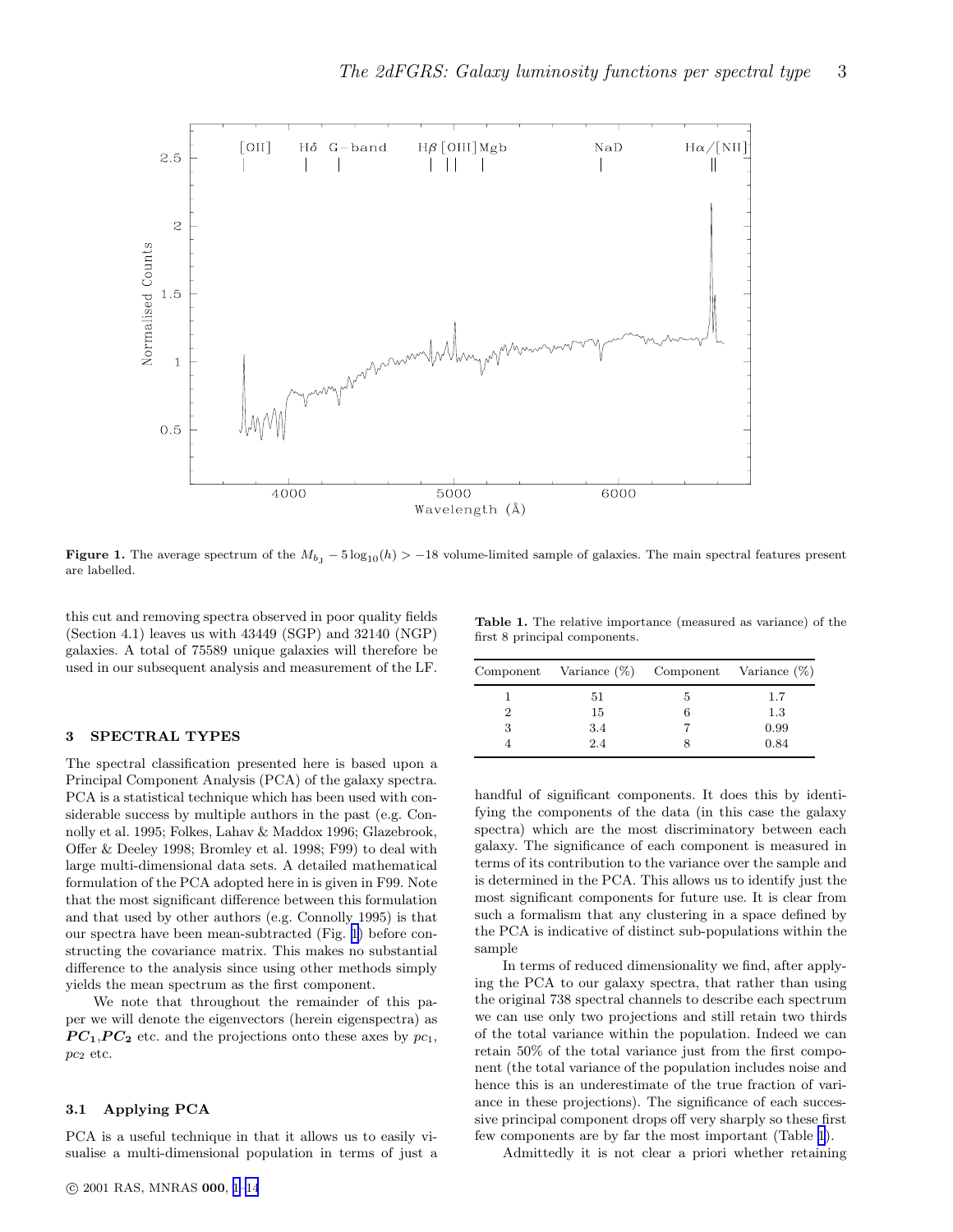maximum variance over the spectral population also retains a corresponding maximum of physical information regarding each galaxy. However, in this paper, and also in previous independent analyses, it is found empirically that the components dominating the spectral distribution do in fact relate well to physical attributes For example, morphology and other well known diagnostics such as the continuum slope (colour), the average emission/absorption line strength and the strength of the H $\alpha$  line (see e.g. Ronen, Aragón-Salamanca & Lahav 1999).

It is worth noting here that there are several limitations to using PCA which the reader should bear in mind. The most important of these is that it imposes linearity on the data set. This is certainly not a satisfactory approximation in all cases, however the general ability of the analysis to successfully reconstruct galaxy spectra with only the first few projections suggests that such an approximation is valid. We also note that in this analysis (as in previous work) we have restricted ourselves to deriving only the most general classification scheme. In so doing we ignore several distinct subpopulations in our data set such as star-bursts and AGNs. In fact it should be possible to take another approach and to target the analysis on finding these sub-populations.

#### 3.2 Volume-limited PCA

Due to the large number of galaxy spectra acquired so far in the 2dFGRS it has now become possible to consider volumelimited subsets of the galaxies for use in the PCA. This approach is much more optimal compared to considering the entire flux-limited data set in which the spectral population can be biased by relationships between the luminosity and type of galaxies.

We find that using an absolute  $M_{bJ} - 5 \log_{10}(h)$  magnitude limit of  $-18.0$  (corresponding to a redshift of  $z \approx 0.1$ ) gives a representative subset of the local population whilst still retaining 35,289 galaxies in the analysis, a very large fraction of the total. We have therefore chosen to perform the PCA on this subset of the population in order to determine the principal components. It is then a trivial matter to use these components to derive the individual projections for each of the remaining galaxies outside of our volume limited sample. The average spectrum of this volume-limited sample is shown in Fig. [1](#page-2-0) and the projections in the plane defined by the first two principal components are shown in Fig. 2.

## 3.3 Interpreting the PCA

We can identify general trends in the distribution of projections shown in Fig. 2 by considering the physical significance of the first two eigenspectra. We find that whilst the first eigenspectrum contains an approximately equal contribution from both the continuum and the emission/absorption line strengths, the second is dominated by the latter. Therefore by taking certain linear combinations of the two we can either maximise or minimise the contribution from the line features in the spectrum (Fig. [3](#page-4-0)). Such a transformation of axes allows us to easily interpret the distribution of Fig. 2 as both a sequence in colour from red (bottom left) to blue (top right) and an orthogonal sequence from absorption (top left) to emission (bottom right).



Figure 2. Projections  $(pc_1$  and  $pc_2$ ) in the space defined by the first two eigenspectra derived from the PCA for the  $M_{b_1}$  –  $5 \log_{10}(h) < -18$  sample of galaxy spectra. The trends illustrated have been derived from the eigenspectra by identifying the linear combinations that either maximise the influence of the absorption/emission features or minimise them.

#### 3.4 Instrumental effects

The 2dF instrument was designed to measure large numbers of redshifts in as short an observing time as possible. In so doing it has made very large projects such as the 2dFGRS possible. However, in order to optimise the number of redshifts that can be measured in a given period of time, compromises have had to be made with respect to the spectral quality of the observations. Therefore if one wishes to characterise the observed galaxy population in terms of their spectral properties care must be taken in order to ensure that these properties are robust to the instrumental uncertainties (see e.g. Lewis et al., 2001, for a more detailed discussion).

The 2dF instrument makes use of up to 400 optical fibres with a diameter of  $140\mu$ m (corresponding to  $2.0-2.16''$ on the sky, depending on plate position). The quality and representativeness of the observed spectra can be compromised in many ways, the most significant of which are:

• Astrometric errors in determining the actual position of the galaxy on the sky can result in the fibre being placed in a position that is not optimal for light collection. In general the position of a galaxy centre is known to within  $0.4''$ .

• Given a known galaxy location on the sky the robotic positioner will place the fibre to within  $20\mu$ m. The RMS error in placing this fibre is found to be  $11\mu m$  (0.16<sup>"</sup>).

• The observed colour (continuum slope) of the galaxy depends on the positioning of the fibre aperture. This is due to a feature of the 2dF corrector lens design which results in relative spatial displacements between different components of a galaxy's spectrum. These displacements can be as large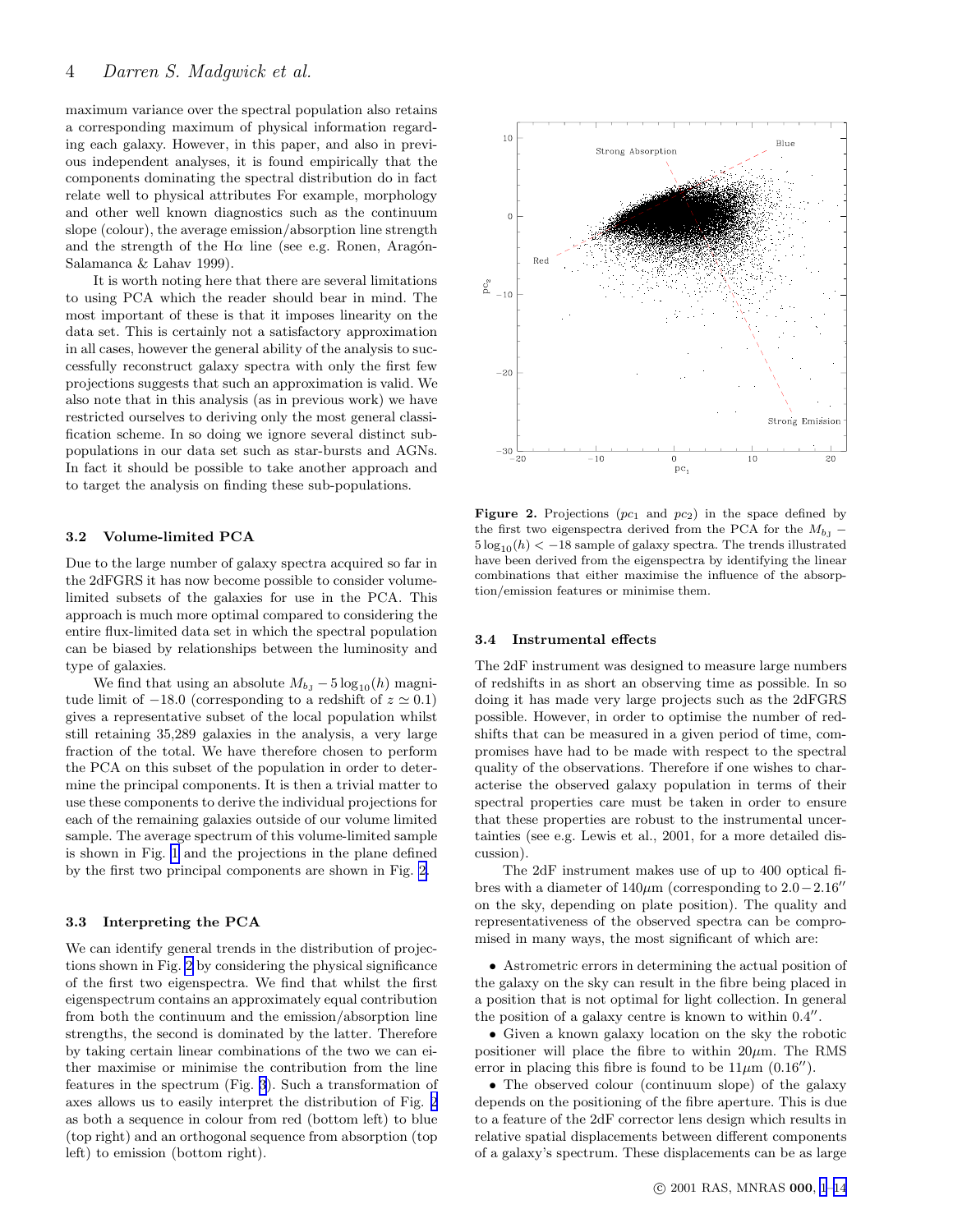<span id="page-4-0"></span>

Figure 3. The first two eigenspectra are shown in the top two panels and the linear combinations which either minimise (a) or maximise (b) the effect of emission/absorption features are shown in the bottom two.

as 1′′ (at the 20′ radius) between the incident blue and red components of the observed spectrum. This together with the previous two uncertainties in placing the fibre aperture will result in uncertainties in the continuum measurement which make the spectra very difficult to accurately flux calibrate.

• The apparent size of a galaxy on the sky can be larger than the fibre aperture. The positioning of this aperture can therefore result in an unrepresentative spectrum due to spectral gradients within the galaxy.

• Atmospheric dispersion (due to imperfect correction) and the differential atmospheric refraction during an exposure each result in errors of the order of  $< 0.3''$ .

The source of the chromatic dispersion mentioned above is due to a design feature of the 2dF corrector lens which gives us our extended (2 degree) field of view. This dispersion, combined with the random positioning errors, results in uncertainties in calibrating the continuum of each galaxy spectrum. For this reason we will not make use of the information contained in the continuum of each galaxy in our subsequent analysis. However, we will make use of the continuum calculated by averaging over a sufficiently large ensemble of galaxy spectra since this will be much more robust (see Section 4.2 for further details).

The random errors in positioning the fibre aperture could also result in uncertainties in measuring the linestrengths of emission features such as  $H\alpha$  since we would expect the strength of this emission to vary spatially across the galaxy. However, because the random positioning errors are much smaller than the scale lengths of the galaxies this isn't a large problem. For this reason the information contained in the emission/absorption line strengths should be relatively robust.

Perhaps our greatest concern regarding the representativeness of the spectra is due to the limited size of the aperture with respect to the galaxy. Surprisingly, we have found it difficult to isolate any systematic bias from this effect. Of course this effect will be substantially diluted in the observed spectra due to the significant seeing present at the Anglo-Australian Telescope in Siding Springs, which is of the order of  $1.5'' - 1.8''$ . In addition the presence of differential atmospheric refraction may also assist us. We discuss the impact of this 'fibre-aperture bias' on our results in more detail in Section 5.3.

#### 3.5  $\eta$  parameterisation

We are presented with several options in attempting to derive a classification for the observed 2dF galaxies based upon their spectra. However, there are several issues that one must first consider:

• The distribution of galaxies in the  $(pc_1,pc_2)$  plane is smooth (although slightly bimodal), representing a continuous sequence from absorption to emission and from red to blue. There is no evidence to suggest any division into distinct classes of galaxy spectra.

• The instrumental errors result in unstable continuum measurements. On the other hand small scale features such as line-strengths are relatively unaffected.

• The relationship between morphology and spectral properties is not very well understood and hence attempting to anchor the classification using a morphological training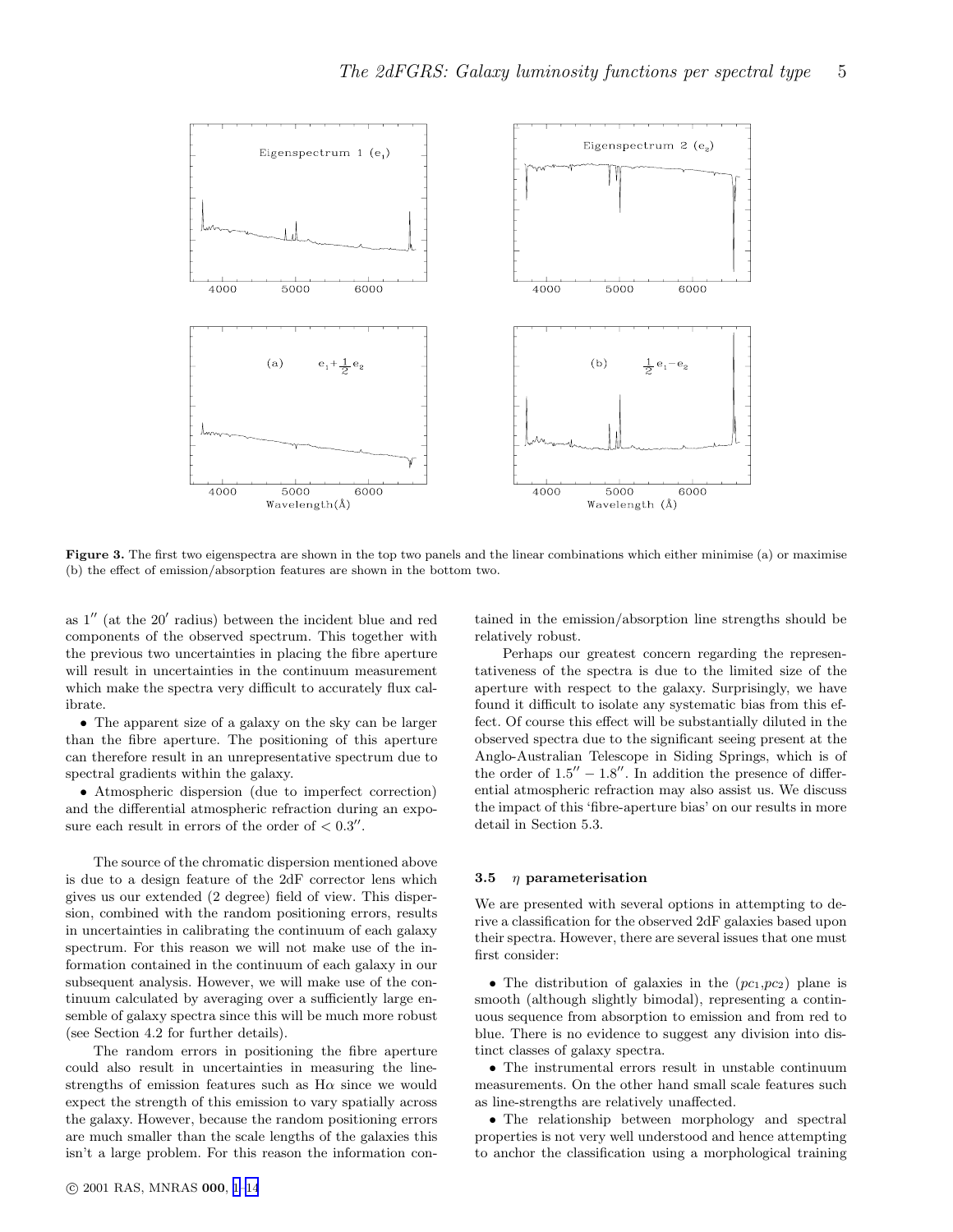

Figure 4. The observed distribution of spectral type measured by  $\eta$ . Also shown are the four divisions we use to divide the dataset (see Fig. [7](#page-7-0) for mean spectra). The bottom panel shows the correlation between  $\eta$  and morphological type using a training set of galaxies taken from the Kennicutt Atlas (Kennicutt 1992).

set (e.g. Connolly et al. 1995; F99) would be premature. A more robust and quantifiable measure of the galaxy type is required.

By projecting the  $pc<sub>1</sub>$  and  $pc<sub>2</sub>$  components of each galaxy onto the linear combination which maximises the effect of emission/absorption line features we are in effect high-pass filtering the spectra. Thus we would expect (and indeed we find) this projection to be relatively stable to uncertainties in continuum measurements.

By using this projection we are determining a measure of the average emission/absorption line strength of a galaxy which is easily quantifiable and robust. In addition this projection is also representative of the spectral sequence of the galaxy population since it is composed of the two most significant principal components (representing 66% of the total variance over the population).

We therefore choose to adopt this projection, which we shall denote  $\eta$ , as our continuous measure of spectral type

$$
\eta = a \ pc_1 - p c_2 \ . \tag{1}
$$

The value of a which maximises the emission/absorption features is essentially identical to that we would find from identifying the most stable projection in the  $(pc_1,pc_2)$  plane between repeated pairs of spectral observations. Using this method we find  $a = 0.5 \pm 0.1$ .

In Fig. 4 the distribution of the  $\eta$  projections is shown for the galaxies observed to date in the 2dFGRS. Also shown in the same figure is the  $\eta$ -morphology relation for a sample of galaxies from the Kennicutt Atlas (Kennicutt 1992). Comparing the two data sets shows that there is a correspondence between the sequence of  $\eta$  and that of morphol-



**Figure 5.** Dispersion in the PCA projections  $(pc_1$  and  $pc_2$ ) and in the spectral classification  $\eta$ . These distributions are well fit by Gaussians (shown here) and were calculated by taking the differences in these quantities between ∼ 2000 repeated spectral observations. Also shown is the dispersion in the orthogonal projection to  $\eta$ , which quantifies the continuum slope in the spectra.

ogy. Note that this correspondence can only be treated as an approximation since our sample of Kennicutt galaxies is not complete and only represents a few high signal-to-noise ratio spectra with well determined morphologies. However, the trend is clear.

It is important to have an understanding of the uncertainties in the principal component analysis as this will affect the reliability of our classification. Using a sample of (∼ 2000) repeated spectral observations we can attempt to quantify these uncertainties. The differences in the PCA projections  $(pc_1$  and  $pc_2$ ) and in the spectral classification between repeated pairs is shown in Fig. 5. Note that for clarity we show here the Gaussian fits made to these error distributions. It is clear from this figure that the uncertainty in the  $pc_1$  and  $pc_2$  projections is substantial  $(1\sigma$  dispersions of 2.9 and 1.7 respectively), however, this dispersion is greatly reduced by using the  $\eta$  parameterisation (1 $\sigma = 0.7$ ).

In addition to correlating with morphology,  $\eta$  has also been shown to be strongly correlated with the equivalent width of  $H\alpha$  in emission line galaxies, Fig. [6](#page-6-0) (Bland-Hawthorn et al., in preparation). Hence  $\eta$  can be interpreted as a measure of the current star-formation present in each galaxy.

Note that having a continuous measure of spectral type allows us to take greater advantage of having such a large data set in which much of the detail in the spectral sequence would be smeared out by rough divisions (as in the case of morphological segregation). However, for the purposes of this preliminary analysis we choose to split the spectral sequence into four broad bins ('types') as shown in Fig. 4. The divisions we have made are not determined by the mor-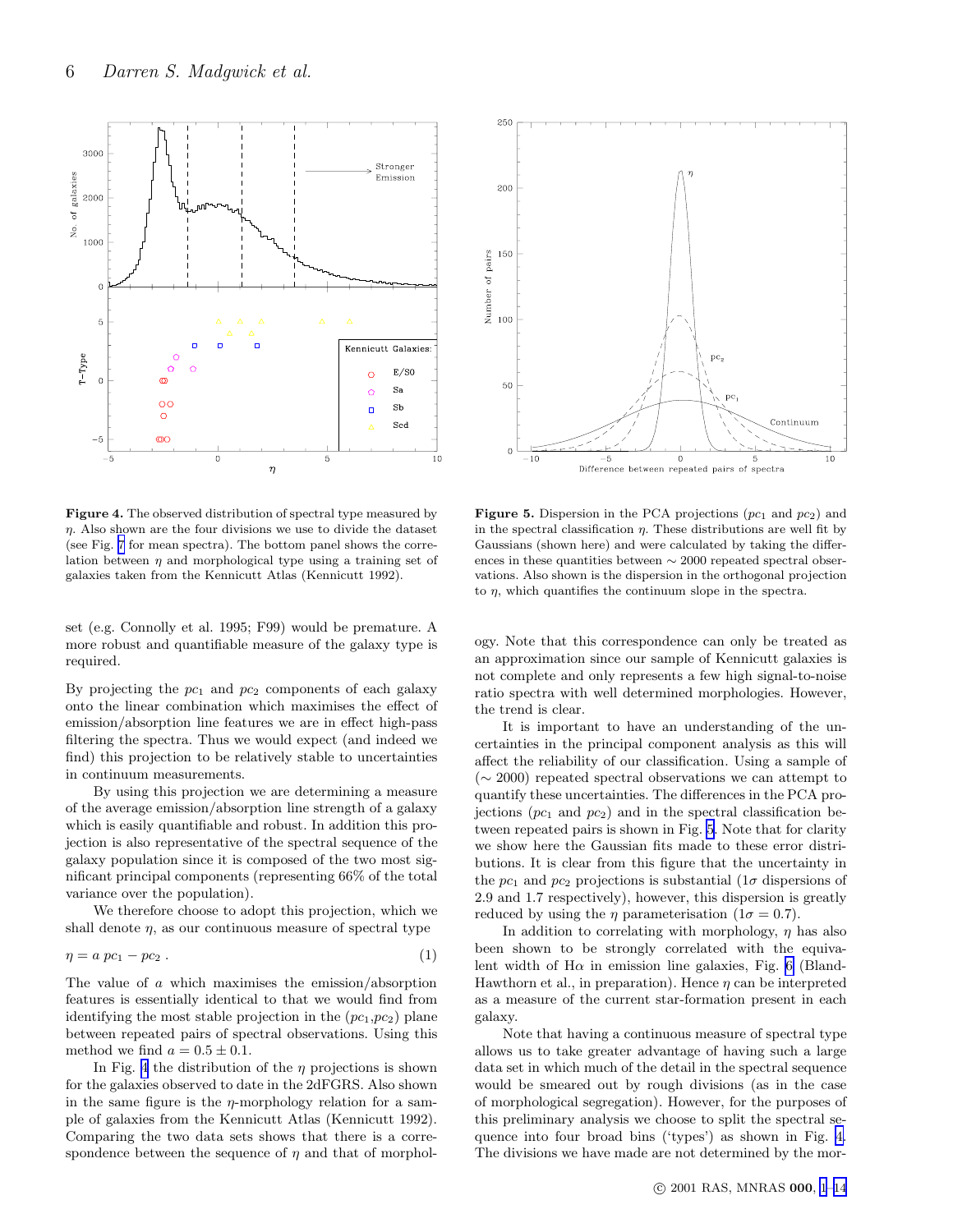<span id="page-6-0"></span>

**Figure 6.** The EW(H $\alpha$ ) is very tightly correlated to  $\eta$  for emission line galaxies (see Bland-Hawthorn et al., in preparation, for further details).

phological training set (as in previous work) but rather by the shape of the  $\eta$ -distribution itself. The peak in the distribution arises from the degeneracy in spectral line-features between elliptical and early-type spiral galaxies. We separate this peak from the shoulder, which we then divide into two. Another cut is then made to separate the tail of the distribution which will be dominated by particularly active galaxies such as starbursts and AGN. The average spectrum of each type is shown in Fig. [7](#page-7-0).

# 4 LUMINOSITY FUNCTIONS

### 4.1 Completeness

We find that at a depth of  $b<sub>J</sub> = 19.2$  the density of galaxies is 149.4/⊓⊔ ◦ over our targeted area of the sky (Norberg et al., 2001). In order to avoid fibre collisions it is not possible to assign a fibre to every galaxy in a given field. We take into account this configuration completeness (relative to the parent catalogue) of 93% to calculate the effective area of the observed galaxies, thereby providing the overall normalisation for our LF estimates.

In addition to the configuration completeness it is also necessary to correct for the classification incompleteness: we chose to exclude spectra with  $Q < 3$  and signal-to-noise ratio  $\leq$  10, which do not yield an accurate value of  $\eta$ . We assume that this completeness can be parameterised only in terms of the apparent  $b_j$  magnitude and define

$$
C(b_{J}) = \frac{\text{\#Galaxies that could be classified}}{\text{\#Galaxies targeted}}.
$$
 (2)

This ratio is independent of redshift and is appropriate for applications based on conditional probabilities  $p(M|z)$  e.g.

$$
C(bJ) = \alpha - \exp[\beta(bJ - \gamma)].
$$
\n(3)

We determine the best fit parameters by weighting each bin according to the number of galaxies that contributed to it and performing a non-linear least squares fit, yielding  $(\alpha,\beta,\gamma)=(0.96,1.51,20.73)$ . A weight for each galaxy can then be determined from the inverse of this quantity.

In addition we note that this parameterisation can be significantly skewed in observed fields with low overall completeness. So before calculating these parameters we have imposed a minimum completeness threshold for each observed field of 90%. This additional cut reduces the number of galaxies to be used in our calculations by approximately 8,000 (as described in Section 2).

The completeness of our sample may also be influenced by other selection biases which vary systematically with redshift or spectral type e.g. surface brightness. Of course it is not possible to determine a simple correction for these effects since we do not know the redshift or spectral type of a galaxy until it has been successfully observed. We expect these additional effects to be small, they will be discussed in more detail in a forthcoming paper (Cross et al., 2001).

#### 4.2 K-Corrections

Here we develop a self-consistent method for K-corrections based on the observed 2dF spectra. This is a significant improvement compared with previous analyses where the K-corrections were anchored to standard SEDs (e.g. Pence 1976) through the relation between morphology and spectral type.

The main obstacle in calculating K-corrections directly from the observed spectra is the large uncertainty associated with measuring the continuum (Section 3.4). If this were not an issue then the calculation of the K-corrections would be straightforward, since both the rest-frame and observed wavelength range of the 2dFGRS spectra span the range of the  $b<sub>J</sub>$  passband where the transmission is above 5% of the passband peak  $(3710 - 5520\text{\AA})$ .

On a galaxy-by-galaxy basis the continuum uncertainties caused by the chromatic distortion in the telescope optics coupled with the small random fibre positioning errors will induce random errors in the K-corrections. We are assisted by the fact that there are only three substantial systematic effects which might affect our calculations:

(i) Measuring the  $b<sub>J</sub>$  passband. (Hewett & Warren, private communication).

(ii) Determining the 2dF system response (Lewis et al., 2001).

(iii) Aperture bias (Sections 3.4 and 5.3) due to the relatively small size of our fibre aperture compared with the spatial extent of low-redshift galaxies.

Of these three the 2dF system response is by far the least well determined. The system response is calculated using photometric standard star observations with the 2dF instrument setup and accounts for the relative photon capturing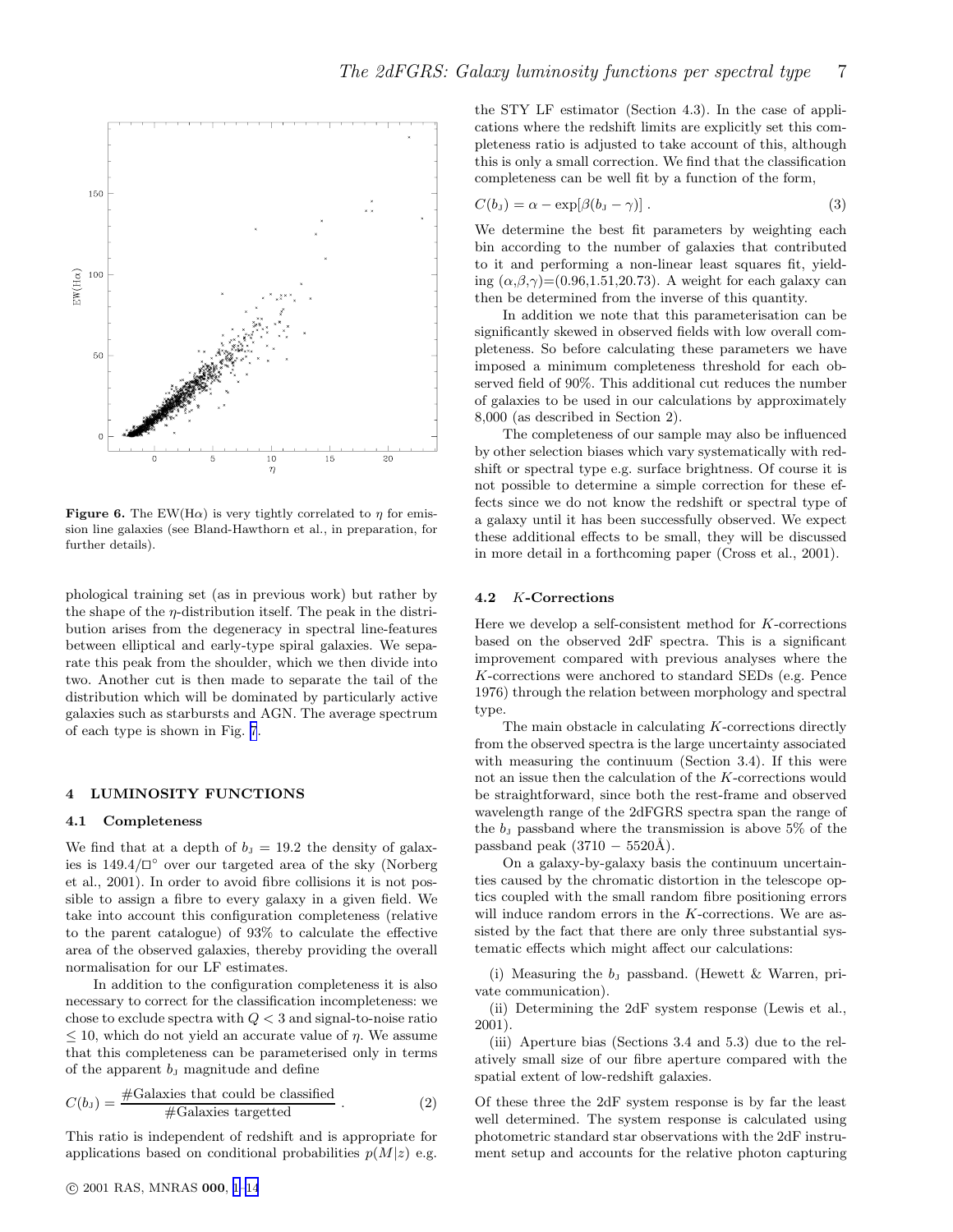<span id="page-7-0"></span>

Figure 7. The average 2dFGRS spectrum of each spectral type is shown. Each spectrum is in units of counts per pixel and has been normalised to have average counts of unity.

efficiency of the instrument over different wavelength bands (corrected for seeing). The exact nature of this response is still in the process of being fully determined. For the meantime we adopt a small correction to the previously measured standard-star system response in order to correct the average galaxy survey observation, 1997-2001, (Baldry et al., 2001).

The aperture bias mentioned in the third point can have quite a significant impact on the observed 2dFGRS spectra since for low-redshift galaxies we will systematically sample more of the (redder) inner bulge light in our spectra. However, this will not lead to significant errors in the absolute luminosities since at low redshifts, where the aperture bias can be substantial, the K-corrections are small in absolute terms; conversely, at higher redshifts where the K-corrections are large, the aperture bias is minimal. We have conducted several tests to estimate the significance of aperture bias on our spectra and we have found it to be negligible beyond  $z \sim 0.1$ , particularly due to the relatively poor seeing at the AAT which effectively 'smears' out spectral gradients in each galaxy. In addition we find that it will only have a significant impact for particularly low-redshift galaxies.

Each individual galaxy spectrum has large uncertainties associated with its continuum, so to calculate meaningful K-corrections we adopt here a practical approach. Having divided the galaxies into their respective classes we proceed to calculate the average spectrum for each class. Since each class contains many thousands of galaxies it is reasonable to expect any unphysical features present in the spectra to average out (assuming we have accounted for the above systematic uncertainties). We find from repeated spectral observations that it is equally likely for a continuum to be bent one way as the other, so assuming we have averaged over a sufficient number of galaxy spectra it is reasonable to assume that these effects will balance out. Therefore each average spectrum can be considered to be a characteristic galaxy template that reflects the true average SED of that ensemble of galaxies. We can now proceed to calculate Kcorrections for each of these four templates.

Note that we apply these  $K$ -corrections to each galaxy individually to calculate its absolute magnitude. However, on a galaxy-by-galaxy basis these derived absolute magnitudes will not be optimal. Rather, they should be interpreted as part of the ensemble to which they belong. We should therefore only apply these  $K$ -corrections to applications which involve comparing ensemble properties (e.g. LFs) or alternatively to calculating a property of the entire data set.

We have fit quadratic forms to the  $b<sub>J</sub>$  K-corrections given by the following expressions;

- $k_1(z) = 2.6z + 4.3z^2$ (4)
- $k_2(z) = 1.9z + 2.2z^2$ (5)
- $k_3(z) = 1.3z + 2.0z^2$ (6)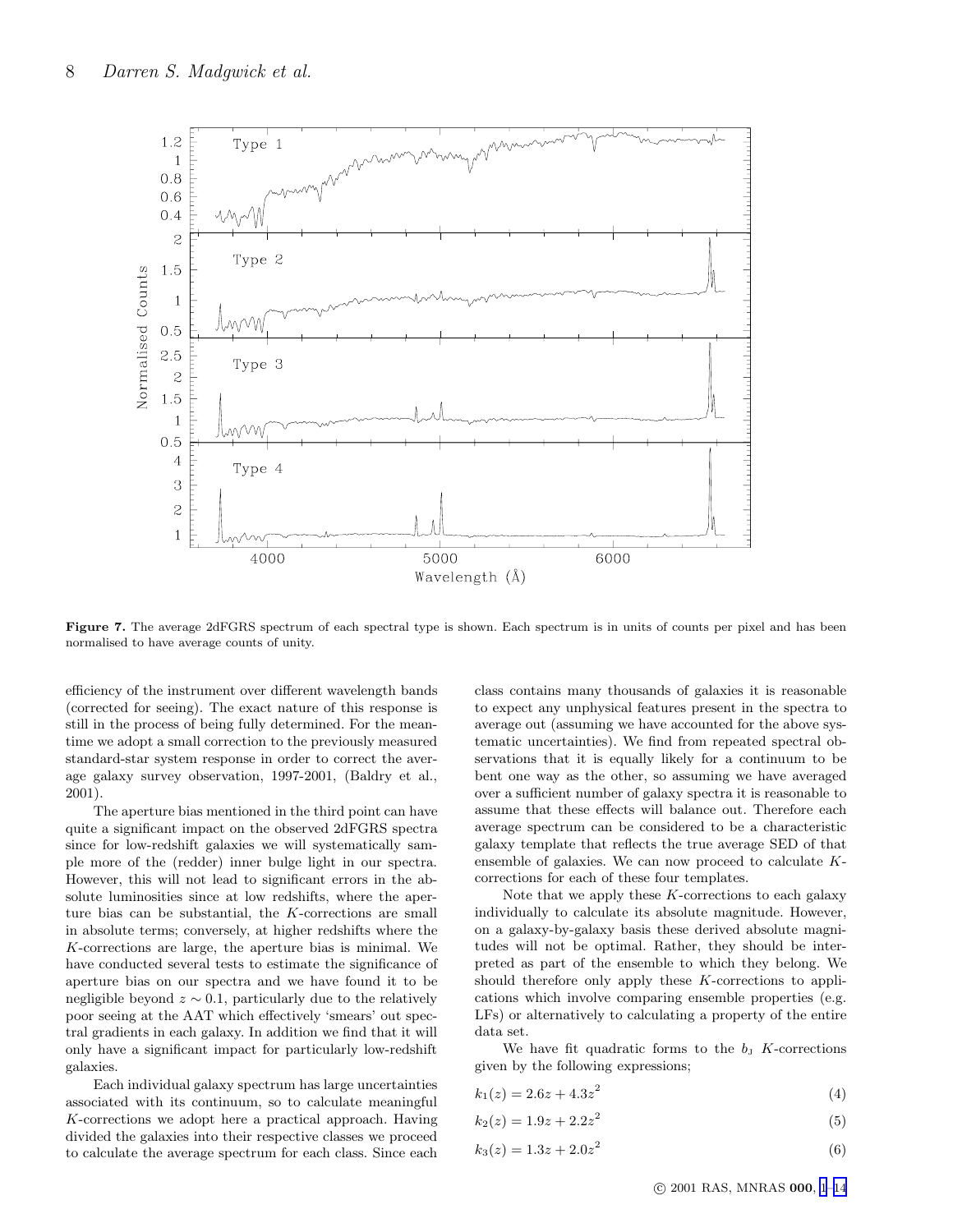Table 2. The mean shifts between the 2dFGRS  $b<sub>J</sub>$  magnitudes and the CCD magnitudes per spectral type. The stated uncertainties are  $1\sigma$ .

| Type | Mean shift (mag) | Uncertainty |
|------|------------------|-------------|
| 1    | $-0.009$         | 0.005       |
| 2    | $-0.033$         | 0.004       |
| 3    | 0.024            | 0.006       |
|      | 0.09             | 0.01        |

$$
k_4(z) = 0.9z + 2.3z^2 \tag{7}
$$

Where  $k_i$  refers to the K-correction of type i and is valid over the redshift range  $0 < z < 0.2$ . The average K-correction over all spectrally classified galaxies is given by  $k_{av}(z) =$  $1.9z + 2.7z^2$ . This expression can be used in lieu of the above or instead could be applied to non-classified galaxies which require K-corrections.

The most substantial source of errors in our Kcorrections will arise from the uncertainty in the 2dF system response. Taking this into account we estimate the uncertainty in our K-corrections to be of the order of 20%.

Norberg et al.  $(2001)$  have also calculated K-corrections for the 2dFGRS, independently of the observed galaxy spectra. They find very similar K-corrections, which are consistent with our own to within the stated uncertainty.

#### 4.3 Surface brightness effects

The total  $b<sub>J</sub>$  magnitudes used in this analysis have been derived from plate scans (Maddox et al. 1990) and so they will be more susceptible to certain systematic effects than those derived from CCD data. In order to improve the accuracy of our magnitudes several re-calibrations of the  $b<sub>J</sub>$  magnitudes have been made using CCD photometry from overlapping fields (see Norberg et al., 2001).

Unfortunately some small offsets still remain. One such effect which may be important to the analysis of LFs per spectral type is an apparent shift in  $b<sub>J</sub>$  magnitude with surface brightness (Cross 2001; Blanton et al., private communication). Fig. 8 shows the offsets between the 2dFGRS  $b<sub>J</sub>$ magnitudes and those derived from a CCD photometric survey (Cross 2001; Cross et al., in preparation) versus surface brightness, a trend is clear in that high surface brightness objects tend to be systematically fainter in  $2dFGRS b<sub>J</sub>$ . These offsets are most likely due to a saturation effect in the (plate derived) 2dFGRS magnitudes.

These small offsets will have a negligible effect on the calculation of the overall LF but may be significant when one divides the 2dFGRS sample in a way which is related to surface brightness. Fig. 9 shows how these shifts depend upon our spectral classification, it can be seen that the relationship is surprisingly weak.

The mean shifts we calculate per type are however significant compared to their estimated uncertainties (Table. 2), particularly for the most late-type galaxies. We correct the galaxy magnitudes for each spectral type in order to account for these shifts in the analysis that follows.



**Figure 8.** The shift between the 2dFGRS  $b<sub>J</sub>$  magnitude and that derived from a CCD photometric survey (Cross et al., in preparation) is shown for  $\sim$  3000 galaxies. It can be seen that the shift varies systematically with surface brightness and so care must be taken when dividing the sample.



**Figure 9.** The  $b<sub>J</sub>$  magnitude error versus spectral type  $(\eta)$  is shown. It can be seen that there is a weak correlation between the two quantities.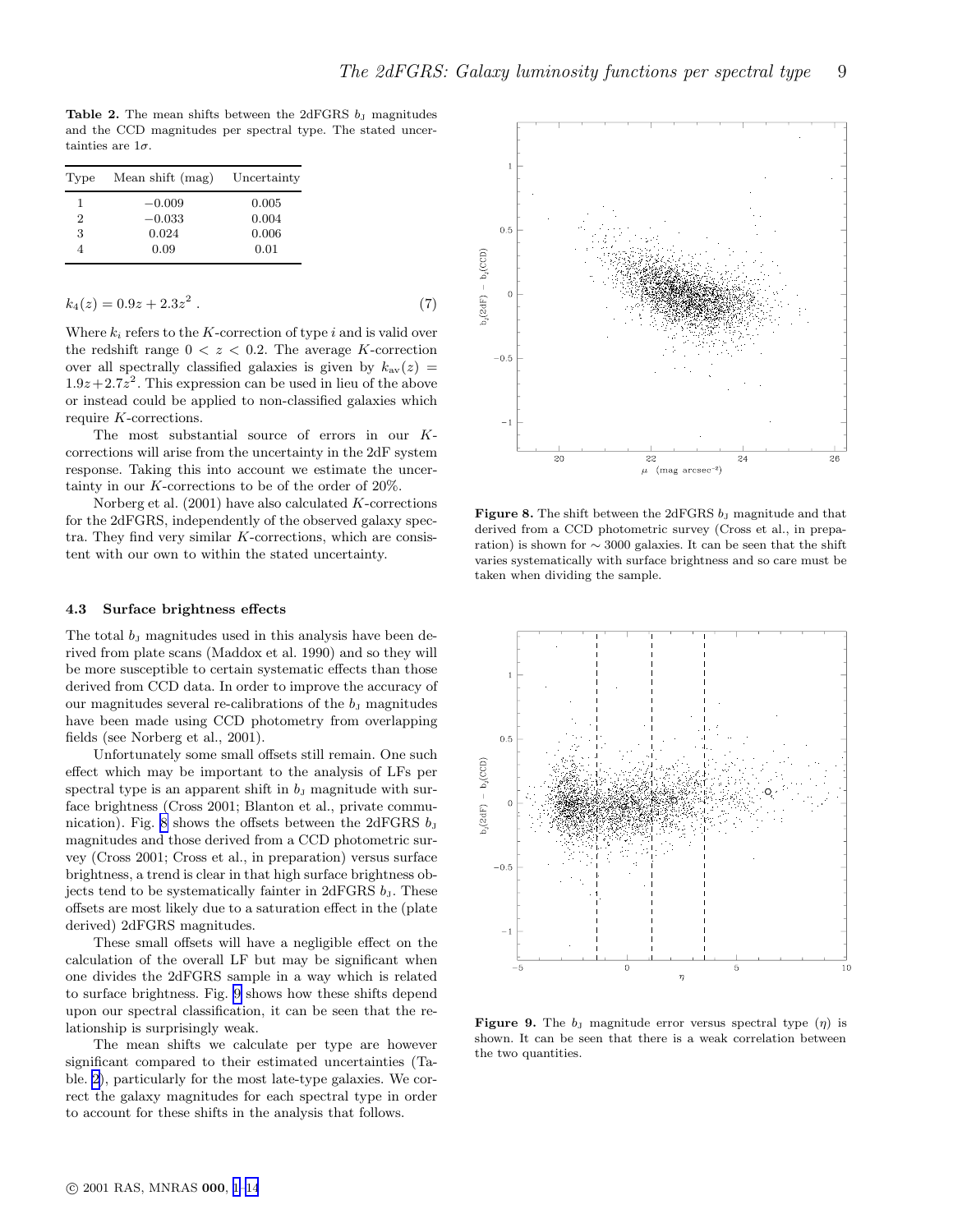## <span id="page-9-0"></span>4.4 Estimators

We assume a flat homogeneous Universe with a uniform Hubble flow  $(h = H_0/100 \text{ km s}^{-1} \text{ Mpc}^{-1})$ , a cosmological constant  $\Omega_{\Lambda} = 0.7$  and mass density parameter  $\Omega_{\rm m} = 0.3$ . In computing the LFs we use both the step-wise maximum likelihood (SWML) method (Efstathiou, Ellis & Peterson 1988, hereafter EEP88) to make a non-parametric fit to the LF and the STY method (Sandage, Tammann & Yahil 1979) to calculate the maximum-likelihood Schechter function fit to the LF,

$$
\phi(L)dL = \phi^* \left(\frac{L}{L^*}\right)^\alpha \exp\left(-\frac{L}{L^*}\right) \frac{dL}{L^*} \,. \tag{8}
$$

Both of these estimators are discussed extensively in the literature (e.g. EEP88; Willmer 1997). In addition we take into account the presence of Malmquist bias in our STY fit by assuming that the errors in the  $b<sub>J</sub>$  magnitudes are Gaussian  $(\sigma_M = 0.15$ , see Colless et al. 2001). The observed LF will then be a convolution of the true LF with the distribution of magnitude errors,

$$
\phi_{\rm obs}(M) = \frac{1}{\sqrt{2\pi}\sigma_M} \int_{-\infty}^{\infty} \phi(M') e^{-(M'-M)^2/2\sigma_M^2} dM' \ . \tag{9}
$$

Neither method predicts the normalisation of the LF so we estimate this independently by fitting to the projected counts,  $149.4/\square$ <sup>°</sup> (Section 4.1). In so doing we make the assumption that the type fractions in the parent catalogue are identical to those of the classified galaxies (over the redshift interval  $0.01 \leq z \leq 0.15$ ).

#### 5 DISCUSSION

## 5.1 Results

Having performed the calculations outlined above we find that the Schechter function provides an inadequate fit of the LF calculated over the entire range in  $M_{b_1}$  magnitude, especially for our most passive and active star-forming galaxies (Types 1 and 4 respectively). In order to determine a better fit to the LF of the passive (Type 1) galaxies we have applied the following simple procedure: First we fit a Schechter function to the LF of the bright galaxies  $(M_{bJ} - 5 \log_{10}(h) < -17)$ using the STY method. This provides an adequate representation of the data over the brightest ranges in magnitude. Having calculated this fit we then found that the residual LF at the faint end could be well fit by a function of the form

$$
\phi_{\rm res}(M_{b_{\rm J}}) = 10^{[a+bM_{b_{\rm J}}]} \,, \tag{10}
$$

particularly for the magnitude range  $-17 < M_{bJ}$  –  $5 \log_{10}(h) < -14.5$  where the error-bars are small. We calculated a and b using a least-squares fit to the residual created by subtracting the STY fit from the SWML points at the faint end. The LF at the faint end can then be described by the combination

$$
\phi(M) = \phi_{\text{Sch}}(M; \alpha, M^*, \phi^*) + \phi_{\text{res}}(M; a, b) , \qquad (11)
$$

where  $(a, b) = (4.7, 0.50)$ . The uncertainties in these parameters are quite large  $(\pm 0.9, \pm 0.06)$ , an obvious consequence of the large errors in the SWML points at these magnitudes.

We estimate the scatter in our derived Schechter parameters by performing a large number of random realisations drawn from the estimated LFs. In addition to this sampling variance we also take into account the uncertainties in our  $K$ -corrections (20%) and in the number density of the galaxies (7%). The quoted errors are at the  $1\sigma$  level.

The two most notable features of our derived LFs are the systematic variation of the faint end slope  $(\alpha)$  and the characteristic magnitude  $(M^*)$  with spectral type. The faint end slope steepens significantly from  $\alpha = -0.54$  for the most passive star-forming galaxies (Type 1) to  $\alpha = -1.50$  for the most active galaxies (Type 4). On the other hand the characteristic magnitude becomes systematically fainter as we go from the most passive  $(M^* - 5 \log_{10}(h) = -19.58)$ to active  $(M^* - 5 \log_{10}(h) = -19.15)$  star-forming galaxies. These results agree with previous measurements in that the late-type galaxies are systematically fainter than their earlytype counterparts.

Note that our results do not change much if we exclude our correction for the errors in our  $b<sub>J</sub>$  magnitudes ( $\Delta M^*$  =  $0.05 - 0.06$ ,  $\Delta \alpha = 0.02 - 0.05$ ).

The fact that the Schechter function is not a good fit to the data over the entire  $M_{b,j}$  magnitude range is mostly due to an over- (Type 1) or under- (Type 4) abundance of faint objects relative to bright objects. This is particularly true of the passive (Type 1) sample of galaxies for which there is a very significant increase in the predicted number density of faint galaxies. This feature has been present in previous analyses (e.g. F99) however the small sample size has meant that only a statistically insignificant number of galaxies have contributed. Hence previous studies could not determine if this feature was real or a consequence of the small volume being sampled at these magnitudes. For the first time here we show significant evidence for the presence of a substantial dwarf (passive star-forming) population with 142 galaxies having  $M_{b_1} - 5 \log_{10}(h)$  magnitude fainter than  $-16.0$  ( $\bar{z} =$ 0.027). Of course these objects will tend to have low signalto-noise ratio spectra so some degree of contamination in this sample should be present, particularly from erroneous redshift determinations. However, these preliminary results look promising and we expect more detailed analyses to be forthcoming in the near future.

#### 5.2 Previous results

F99 has performed similar calculations of the LF per spectral type using a subset of the data presented here. In Fig. [11](#page-11-0) we compare their results with those presented here. Note that in order to make this comparison we have recalculated the LFs assuming (for consistency) an Einstein de-Sitter Universe  $(\Omega = 1, \Lambda = 0)$ , and we have reduced the 5 classes of F99 to our 4 types by taking linear combinations of their LFs which give the same fractions of galaxies per type as our own. It can be seen from the figure that our results are in good agreement with those of F99 except for some small systematic shifts. These differences are due to four factors which we believe have significantly improved the accuracy of our analysis.

(i) We have used a considerably larger sample of galaxies in our calculations.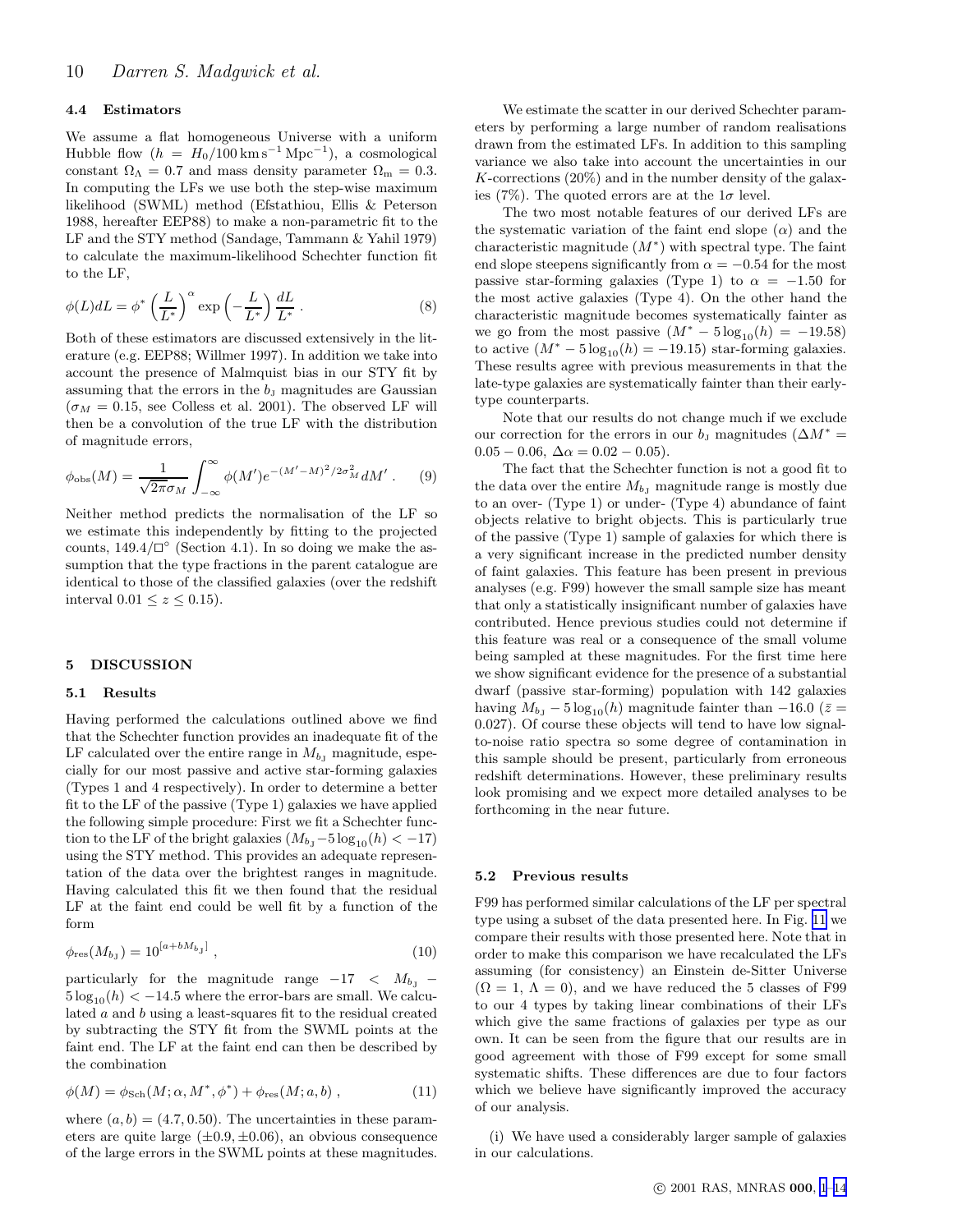

Figure 10. The luminosity functions derived per spectral type. The top left box shows the LF derived from all the classified galaxies, and the top right box shows how this (solid line) relates to the summation of the fitted LFs per type (dashed line). For each of the remaining four panels we show the SWML points and Schechter fits to the LF per spectral type. The Schechter function has been fit over the entire range in  $M_{b}$  magnitude for Types 2, 3 and 4, and only out to  $M_{lim} - 5 \log_{10}(h) = -17$  for Type 1. For Type 1 we show the best fitting Schechter function for the bright galaxies (dotted line) and the combination of this with our analytic form for the faint end residuals (solid line). Our assumed cosmology here is  $\Omega_m=0.3$ ,  $\Omega_{\Lambda}=0.7$ .

(ii) We have adopted self consistent K-corrections, resulting in a small change in the predicted  $M^*$  and  $\phi^*$ .

face brightness objects (Section 4.3). This has a particularly large impact on our most late-type (Type 4) galaxies.

(iii) Taking into account recent advances in our CCD calibrations we have been able to update the catalogue  $b<sub>J</sub>$  magnitudes (Colless et al. 2001; Norberg et al., 2001). This has also resulted in a small change in the number counts and hence  $\phi^*$ .

(iv) We have corrected for saturation effects in high sur-

The most similar independent analysis of the LF per spectral type has been conducted by Bromley et al. (1998), using the Las Campanas Redshift Survey. We also compare these results with our own in Fig. [11.](#page-11-0) Again, in order to compare the 6 clans with our 4 types we have had to combine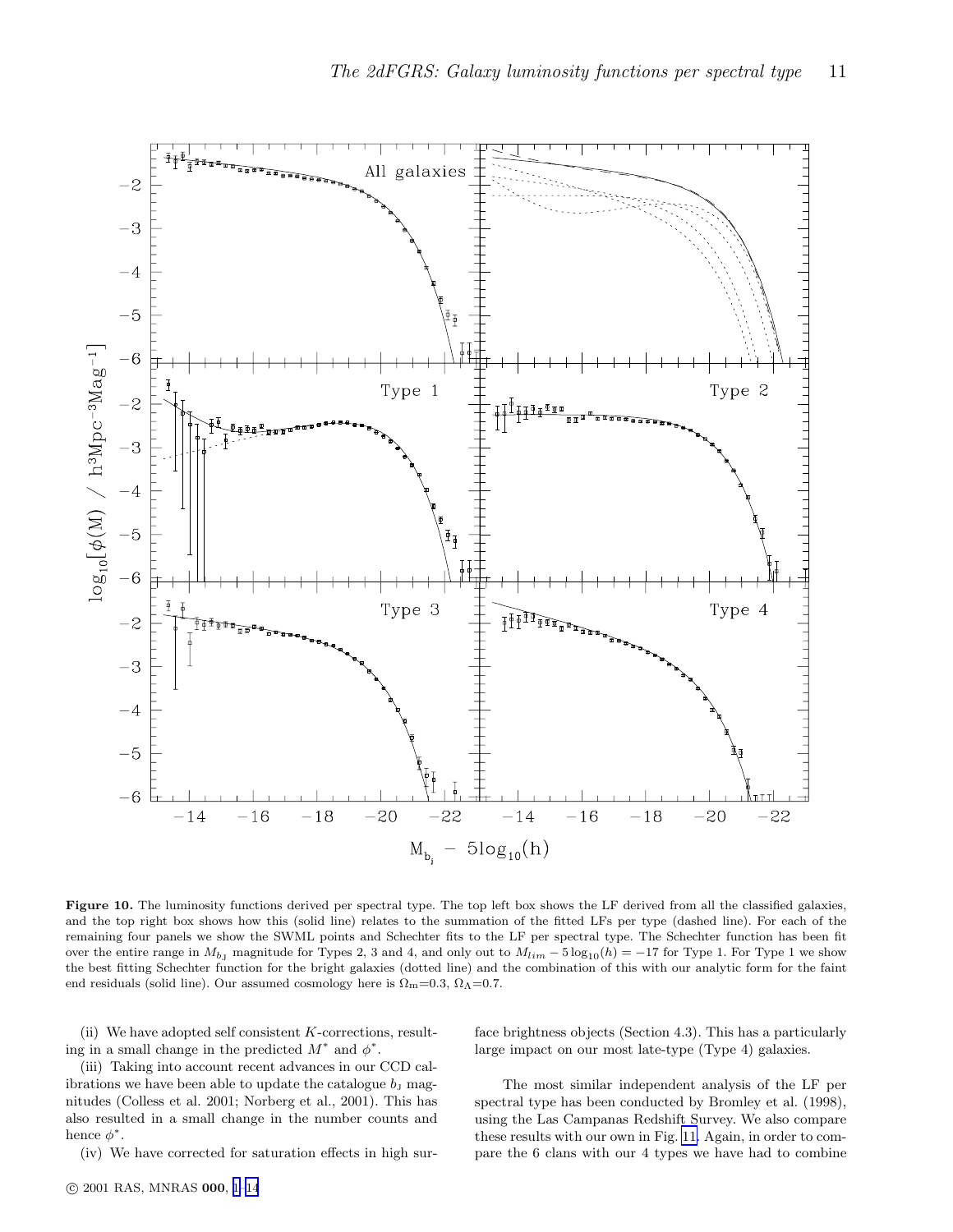<span id="page-11-0"></span>**Table 3.** Schechter function parameters derived in our analysis per spectral type using galaxies with  $M_{b,j} < M_{\text{lim}}$ . The errors given are  $\pm 1\sigma$ . The normalisation,  $\phi^*$ , of the Schechter function is in units of  $10^{-3} h^3$  Mpc<sup>-3</sup> and  $\rho_L = \phi^* L^* \Gamma(\alpha + 2)$ is the luminosity density in units of  $10^7 L_{\odot} h \text{ Mpc}^{-3}$  ( $M_{b_J \odot} = 5.30$ ).

| Sample         | $\eta$                    | $M_{\rm lim} - 5\log_{10}(h)$ | $#$ Galaxies | $M^* - 5\log_{10}(h)$ | $\alpha$         | $\phi^*$       | $\rho_L$      |
|----------------|---------------------------|-------------------------------|--------------|-----------------------|------------------|----------------|---------------|
| All            | $\overline{\phantom{a}}$  | $-13.0$                       | 75589        | $-19.79 \pm 0.04$     | $-1.19 + 0.01$   | $15.9 \pm 1.0$ | $19.9 + 1.4$  |
|                | $n < -1.4$                | $-17.0$                       | 27540        | $-19.58 + 0.05$       | $-0.54 + 0.02$   | $9.9 + 0.5$    | $7.8 \pm 0.5$ |
| $\overline{2}$ | $-1.4 \leq \eta \leq 1.1$ | $-13.0$                       | 24256        | $-19.53 \pm 0.03$     | $-0.99 \pm 0.01$ | $7.2 + 0.4$    | $6.1 \pm 0.4$ |
| 3              | $1.1 \leq \eta < 3.5$     | $-13.0$                       | 15016        | $-19.17 \pm 0.04$     | $-1.24 + 0.02$   | $5.0 \pm 0.3$  | $3.7 \pm 0.3$ |
| 4              | n > 3.5                   | $-13.0$                       | 8386         | $-19.15 + 0.05$       | $-1.50 + 0.03$   | $2.4 + 0.2$    | $2.6 \pm 0.3$ |
|                |                           |                               |              |                       |                  |                |               |

their LF determinations in a way which yields the same fractions of galaxies per type as our own. In addition we have applied the transformation  $M_{b_J} = M_r + 1.1$  (Lin et al. 1996) to convert the LCRS Gunn- $r$  Magnitudes to  $b_J$ .

The trend of the galaxy LFs to become progressively fainter as one moves from passive to active star-forming galaxies is clear for both sets of results. However there appears to be some significant disagreement particularly in the faint end slope between the two LF determinations. Given the poor fit of the Schechter function to the faint end of the LF we would not expect these two sets of results to necessarily agree within their stated errors. The large differences observed are most probably due to the different selection effects (e.g. surface brightness and  $b<sub>J</sub>$  versus r selection) which can be particularly prominent for fainter galaxies, hence adding more uncertainty to  $\alpha$  than can be estimated from a standard error analysis.

Our total luminosity density (again assuming an Einstein de-Sitter Universe) is within 4% of the figure obtained in F99 and is 30% lower than the figure quoted by Blanton et al. (2001) for the Sloan Digital Sky Survey early data release. The reasons for this discrepancy are discussed in Norberg et al. (2001), but in summary we believe that the Blanton et al. figure is too high, partly owing to large-scale structure in their small initial sample, and also through the use of an inappropriate colour equation to predict 2dFGRS magnitudes.

#### 5.3 Aperture effects and evolution

The spectra observed as part of the 2dFGRS are acquired through optical fibres with a diameter of  $140 \mu m$ , corresponding to between 2′′ and 2.16′′ on the sky (depending on plateposition, see Lewis et al., 2001). In our assumed cosmology  $(\Omega_{\rm m}=0.3, \Omega_{\Lambda}=0.7)$  this translates to an aperture width of approximately  $2.8h^{-1}$  kpc at the survey median redshift of  $z = 0.1$ . The fact that fitted galaxy brightness profiles have scale lengths of the order of 3-4 kpc (Binney & Merrifield 1998) raises the question of how representative the observed spectra are of the galaxies as a whole. However, with typical seeing  $(1.5'' - 1.8'')$  and random fibre positioning errors (RMS 0.3") the 2dF fibre-aperture will in fact sample a much larger portion of each galaxy.

If the effective fibre apertures were significantly smaller than the galaxies over a range of redshifts then the variation in this aperture with redshift would result in systematic biases in the determination of the LFs. These so-called 'aperture effects' are difficult to quantify without an in depth



Figure 11. Comparison with the type-dependent LFs calculated by Folkes et al. (dashed lines) and Bromley et al. (dotted lines). The solid lines show our LFs assuming (for consistency) an Einstein de-Sitter Universe. Note that the Type 1 LF has only been fit to  $M_{b_1} - 5 \log_{10}(h) < -17$ . The disagreement between the different sets of determinations may be due to the poor fit of the Schechter function to the LF or to different selection effects between the surveys.

knowledge of the spatially resolved spectral properties of the targeted galaxies.

Kochanek, Pahre & Falco (2000) recently suggested a test to estimate the influence of this fibre-aperture bias on the determination of type dependent LFs  $\phi_i(M)$ . The test involves comparing the observed fractional number counts of galaxies in each class to the fractional number counts predicted by our derived LFs. Kochanek, Pahre & Falco found that for redshift surveys classified morphologically the two were generally consistent but that for surveys classified spectrally using fibre-aperture spectra the two were very inconsistent. We have performed this test on our data and found no substantial inconsistencies (Fig. [12](#page-12-0)). With the exception of small systematic offsets the observed type fractions were found to agree with those predicted by the LF to within  $2\sigma$ over the entire range in  $b<sub>J</sub>$  magnitude. We note that as the number counts predicted by the LF are normalised by con-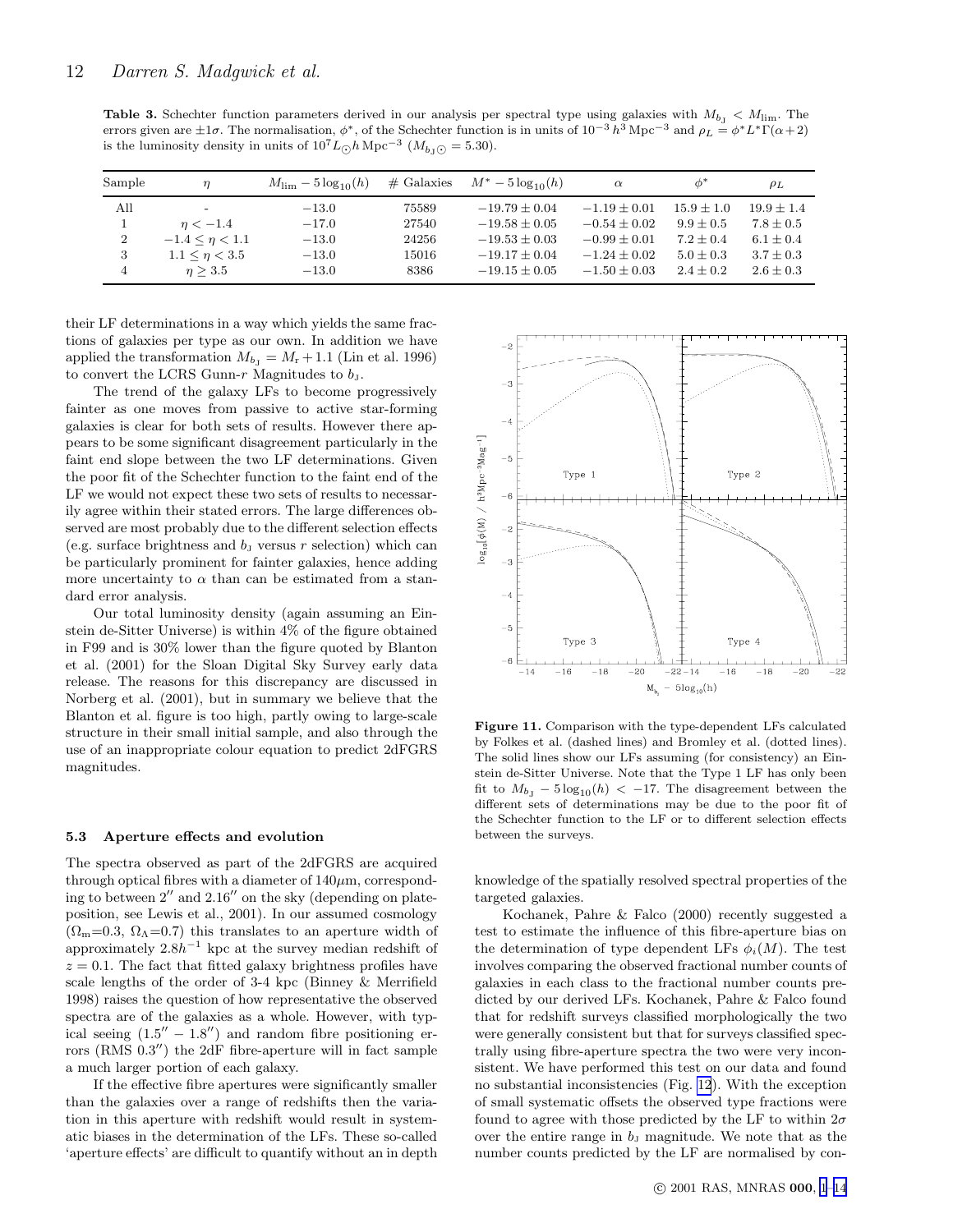

<span id="page-12-0"></span>

Figure 12. A test recently proposed by Kochanek, Pahre & Falco (2000). We show observed (squares) and predicted (lines) type fractions for the 2dF galaxies used in our calculations, where the predicted fractions have been derived from integrating our LFs. The two are consistent within the stated (Poisson) errors.

struction to the observed number counts this test is only necessary and not sufficient. For this reason more sophisticated tests such as comparisons with detailed models are necessary in order to isolate and analyse the competing effects on the data (e.g. positional errors, seeing and evolution).

We show the observed and predicted  $N(z)$  distributions for each spectral type out to  $b<sub>J</sub> < 19.3$  in Fig. 13. It can be seen that the observed  $N(z)$  is well recovered by the LF for the first two types. There appears to be a significant over abundance of high-z galaxies for the two highest starforming types as well as a slight under abundance of low-z galaxies. Similar deviations in abundance could be explained by aperture effects. However, if this were the only explanation then we would also observe a significant over abundance of low-z passive star-forming galaxies, which is not the case. A much more reasonable explanation for these deviations between the predicted and observed  $N(z)$  distributions is the presence of evolution (see e.g. Lin et al. 1999). Because these two effects affect the observed galaxy population in similar ways they will be difficult to dis-entangle in more detailed analyses. For the present we note that as far as the determination of the LF in broad bins of spectral type is concerned both of these biases have only a small effect on our calculations.

# 6 CONCLUSIONS

In this paper we have applied a method of spectral classification,  $\eta$ , based on the the relative emission/absorption line strength present in a galaxy's optical spectrum. This classification correlates well with morphology and we inter-



**Figure 13.** Comparison between the observed  $N(z)$  distributions (histograms) and the predicted  $N(z)$  for each spectral type  $(b<sub>J</sub> <$ 19.3). Note that the  $N(z)$  distributions of the first two types are recovered very well but that significant deviations exist for the last two (most active star-forming) types.

pret it as a measure of the relative current star-formation present in each galaxy. Based on this classification we have divided the galaxies observed to date in the 2dFGRS into 4 spectral types and calculated the LF for each. Our results are consistent with previous determinations in that the faint end slope systematically steepens and the characteristic magnitude becomes fainter as we move from passive to active star-forming galaxies. In addition we have been able to show that the Schechter function is a poor fit to the LF over a large range of  $M_{b}$  magnitudes, perhaps as a result of sub-populations within the data. The calculations presented in this letter represent the most accurate determinations of the optical  $b<sub>J</sub>$  galaxy LF to date.

As  $\eta$  is a continuous variable the next step in quantifying the variation of the LF with spectral type is to develop a bivariate formalism  $\phi(M, \eta)$ . Such a result would be extremely valuable in that it would quantify the variation in the Schechter parameters with galaxy type,  $\alpha(\eta)$  and  $M^*(\eta)$ , allowing the results to be applied much more objectively to such things as semi-analytic models from which spectra as well as other galaxy properties can be derived (e.g. Slonim et al. 2001 and references therein). We can then also extend this approach of comparing the observed LFs with model LFs by mimicking the observational selection effects (e.g. aperture bias).

One of the key advantages of our spectral type,  $\eta$ , is that it can easily be applied to any other set of galaxy spectra which occupy the relevant wavelength range. This will be invaluable when comparing results from the many different galaxy surveys currently underway (e.g. SDSS, VIRMOS, 6dF etc.).